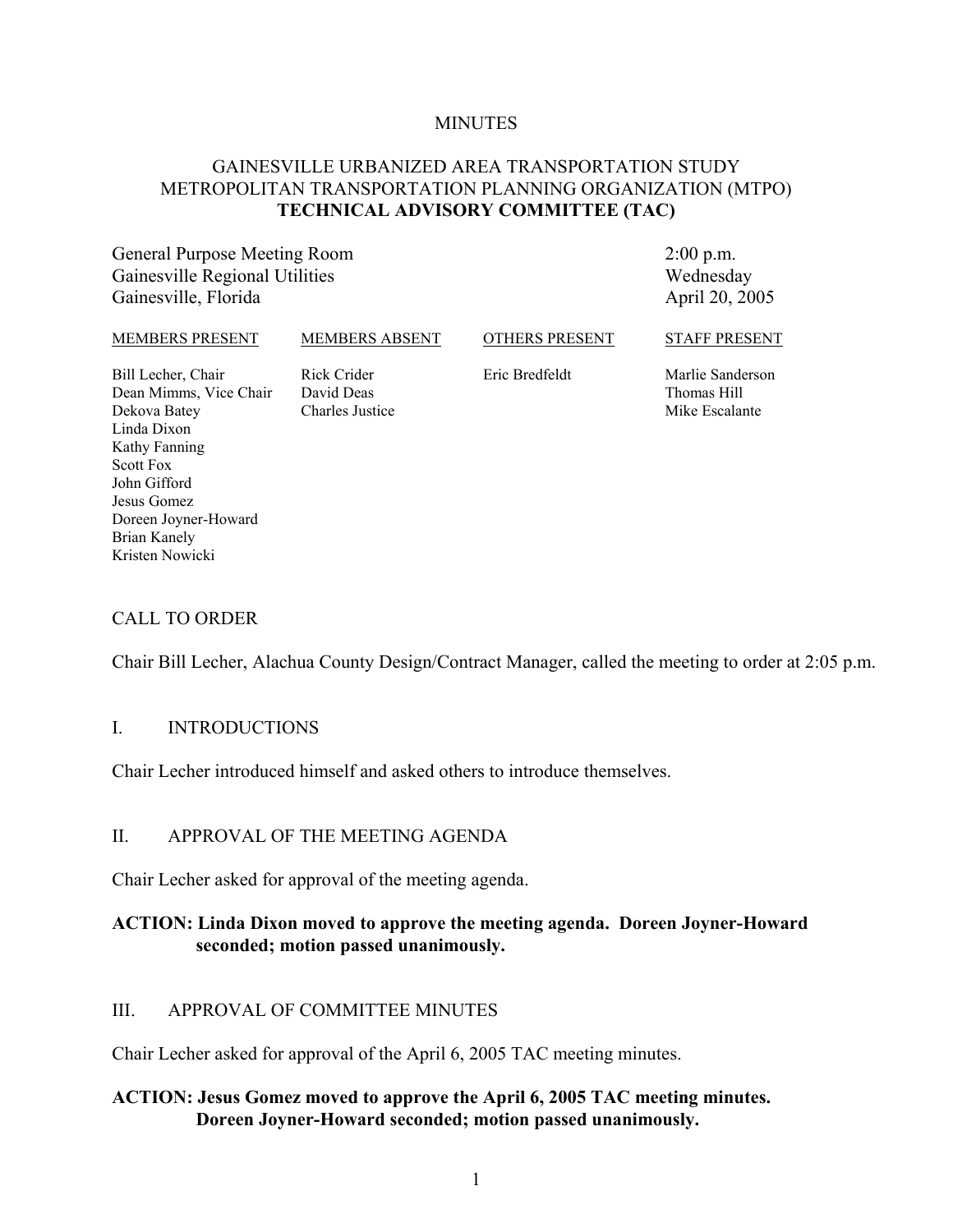## IV. CHAIRMAN'S REPORT

Mr. Marlie Sanderson, MTPO Director of Transportation Planning, announced that the next MTPO meeting is scheduled for May 5 at 1:30 p.m. in the Jack Durrance Auditorium. He also noted that the MTPO will meet May 16 at 6:00 p.m. He said that the next TAC meeting is scheduled for June 1. He added that the TAC may need to meet on July 6. He noted that Mr. Thomas Hill, MTPO Senior Planner, has submitted his resignation.

# V. TRANSPORTATION IMPROVEMENT PROGRAM (TIP)

Mr. Sanderson stated that the TIP is the most important document that is approved annually by the MTPO. He said that the TIP is a staged implementation program of transportation projects consistent, to the maximum extent feasible, with adopted comprehensive plans of Alachua County and the City of Gainesville. He added that, in order for Federal transportation funds to be spent in the Gainesville Metropolitan Area, they must be approved by the MTPO and included in this report. He noted that this year's document authorizes about \$22 million in Federal funds for projects within the Gainesville Metropolitan Area over the next three year period.

Chair Lecher discussed recommended some changes to the draft TIP.

# **ACTION: Linda Dixon moved to recommend that the MTPO approve the Fiscal Years 2005/2006 - 2009/2010 Transportation Improvement Program with the changes recommended by the Alachua County Public Works Department and any necessary administrative changes. Brian Kanely seconded; motion passed unanimously.**

## VI. UNFUNDED PROJECT PRIORITIES

Mr. Sanderson stated that the TAC needs to readdress Table 5- Surface Transportation Program (STP) Priorities.

- **ACTION: Brian Kanely moved to recommend that the MTPO approve Table 6- Traffic Operations Priorities moving Priorities 5, 6, 7, 8, 12, 13 and 15 to Table 5- Surface Transportation Program (STP) Priorities and include a footnote on Table 6 to indicate that the project are only for the State Highway System. Doreen Joyner-Howard seconded; motion passed unanimously.**
- **ACTION: Linda Dixon moved to recommend that the MTPO approve Table 1- Enhancement Priorities to add as Priority # 4 Sidewalks on SW 8th Avenue from east of Tower Road to Parker Road and Priority # 5 Sidewalks on SW 43rd Street from SW 40th Boulevard to SW 20th Avenue. John Gifford seconded; motion passed unanimously.**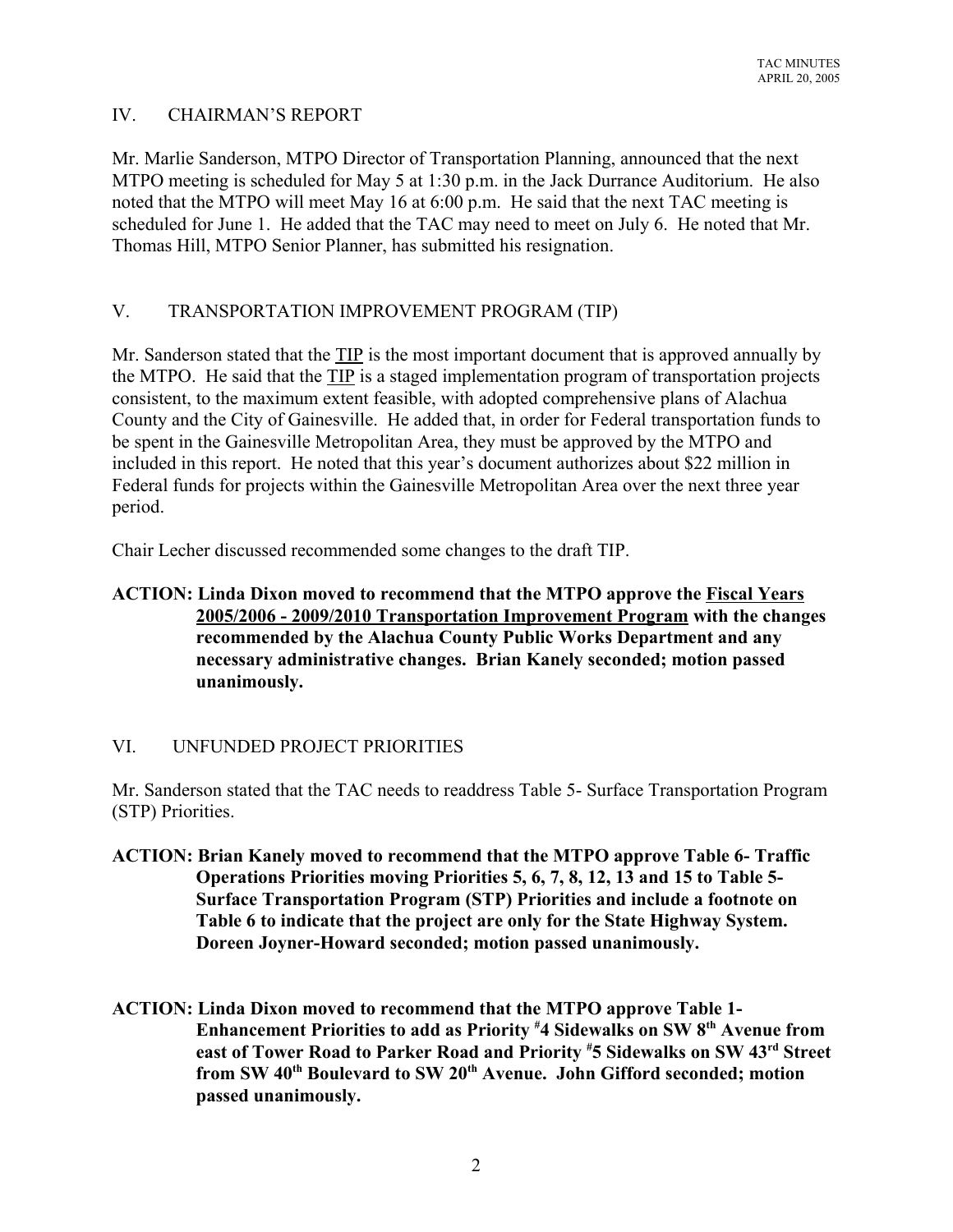#### **ACTION: Linda Dixon moved to recommend that the MTPO approve Table 5- Surface Transportation Program (STP) Priorities to:**

- **1. modify Priority # 2 to be the purchase of two buses per year;**
- **2. add as new priorities:**
	- **A. Priority # 3 the Traffic Management System Upgrade; and**
	- **B. Priority # 4 the purchase of two buses per year; and**
	- **C. Traffic Operations Priorities # 5, # 6, # 7, # 8, # 12, # 13 and # 15 as STP Fund Priorities # 12, # 13, # 14, # 15, # 16, # 17 and # 18.**

**Brian Kanely seconded; motion passed unanimously.**

# **ACTION: Jesus Gomez moved to recommend that the MTPO approve Table 5- Surface Transportation Program (STP) Priorities modified to show the purchase of five lift-equipped vans as the new Priority # 5. Brian Kanely seconded; motion passed unanimously.**

## VII. SW 20<sup>TH</sup> AVENUE TRANSPORTATION DESIGN STUDY PROPOSAL

Mr. Sanderson stated that the TAC, at its last meeting, recommended that the MTPO revise Unified Planning Work Program Task 3.4 to include a project for the SW 20<sup>th</sup> Avenue Student Village Transportation Study that includes a land use component; and an update of the Gainesville Metropolitan Area bicycle counts. He said that the TAC deferred further discussion of this agenda item until the next TAC meeting.

**ACTION: Brian Kanely moved to recommend that the MTPO approve the SW 20th Avenue**

**Transportation Design Study Proposal that includes:**

- 1. includes a land use component and a connection between SW 20<sup>th</sup> Avenue **and Hull Road; and**
- **2. a Regional Transit System representative on the steering committee.**

# **Linda Dixon seconded; motion passed unanimously.**

## VIII. YEAR 2025 TRANSPORTATION PLAN UPDATE- STATUS REPORT

Mr. Sanderson discussed the status of the Year 2025 Transportation Plan Update and answered questions.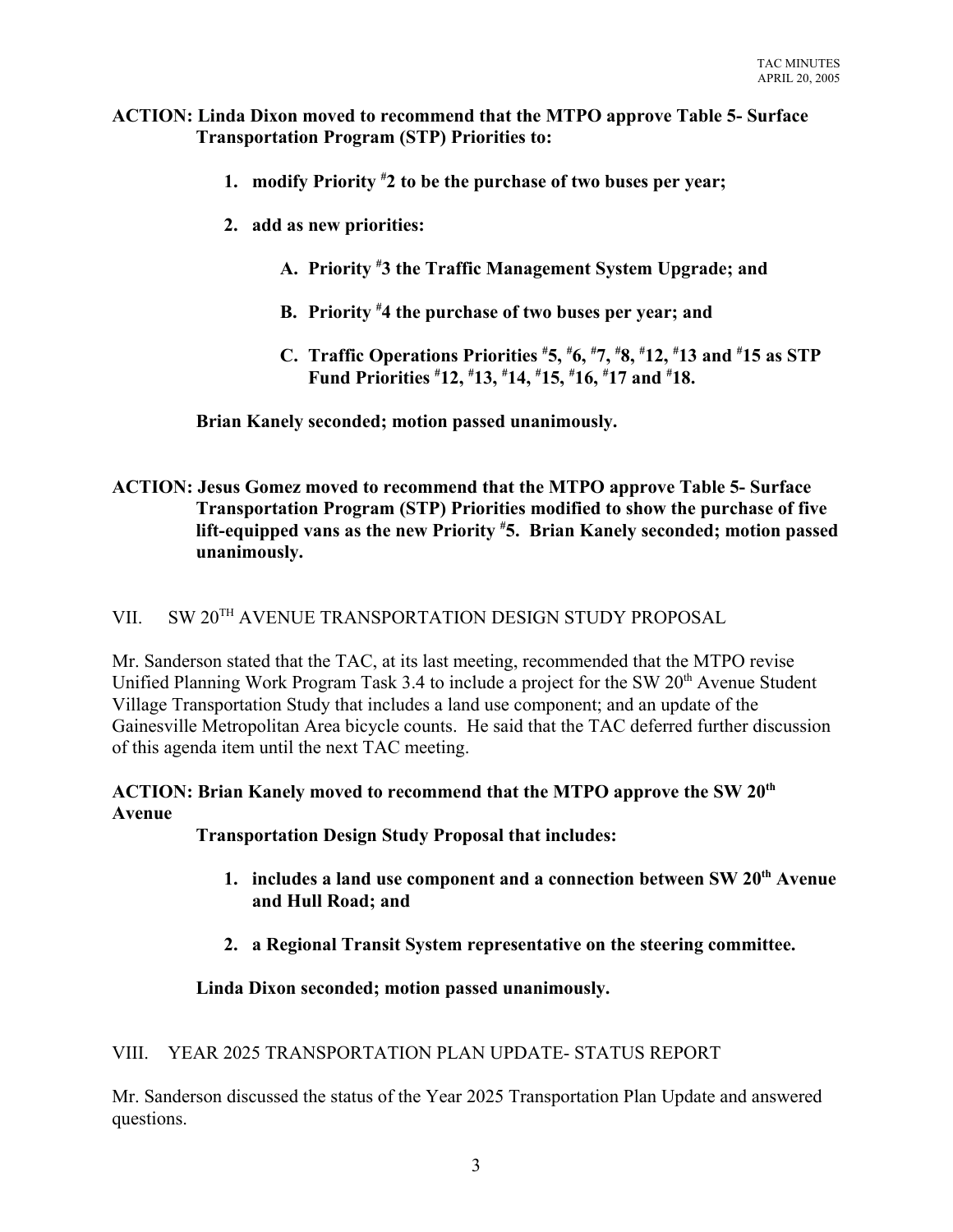#### IX. GAINESVILLE TRANSPORTATION SURVEY

Mr. Sanderson discussed the results of the Gainesville Transportation Survey and answered questions.

#### X. REVIEW OF MODEL RESULTS

Mr. Sanderson reviewed the results of the model validation and answered questions.

## XI. FAILING ROADS- TODAY AND YEAR 2025

Mr. Sanderson discussed roadway facilities operating at an unacceptable level of service today and in 2025 based on the transportation model analysis and answered questions.

## XII. ROAD CONSTRUCTION TO ADDRESS DEFICIENCIES

Mr. Sanderson discussed the cost estimates for modifying the roadway network such that all facilities are operating at an acceptable level of service and answered questions.

## XIII. ADOPTED/PROPOSED VISION STATEMENTS

Mr. Sanderson discussed the two proposed Year 2025 Long Transportation Plan vision statements and answered questions.

## **ACTION: Brian Kanely moved to recommend that the MTPO approve as the Year 2025 Long Range Transportation Plan Vision Statement:**

**"Land use developed with intensity and density that creates more balance in east-west Gainesville area growth and distribution of prosperity. That land use pattern is served by a highly-efficient multimodal transportation system, which discourages dependence on only travel by automobile, and allows mode choice. The transportation system is safely used by people of all ages/ income classes, supported by a dedicated transportation funding source and provides for:**

- **1. improved/high tech transit that is fare free;**
- **2. a walkable University and town centers;**
- **3. an improved bikeway/trail system; and**
- **4. better road connectivity."**

**Linda Dixon seconded; motion passed 9 to 2.**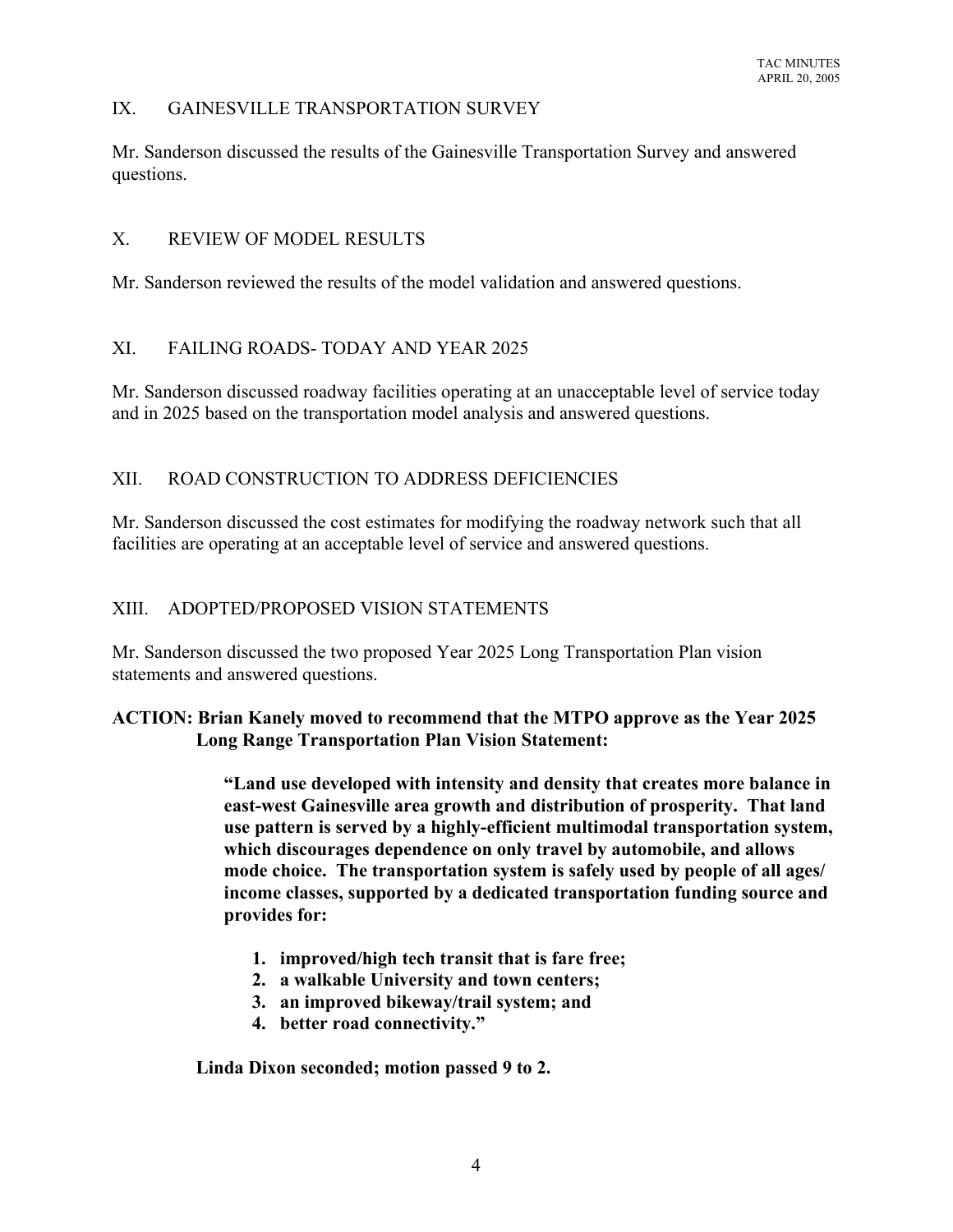#### XIV. PROPOSED GOALS AND OBJECTIVES

Mr. Sanderson discussed the proposed Year 2025 Transportation Plan goals and objectives and answered questions.

## **ACTION: Brian Kanely moved to approve the Year 2025 Long Range Transportation Plan goals and objectives (Exhibit 1). Kristen Nowicki seconded; motion passed unanimously.**

#### XV. VISIONING SESSIONS- ROADWAY AND TRANSIT NETWORK CONCERNS

Mr. Sanderson discussed the Year 2025 Transportation Plan update visioning sessions materials and answered questions.

#### XVI. RECOMMENDED ALTERNATIVE 1- HIGHWAY PROPOSAL

Mr. Sanderson stated that there are two recommended model testing alternative proposals for addressing the Gainesville Metropolitan Area transportation network level of service deficiencies. He said that Alternative 1 is a highway project-oriented solution and Alternative 2 is a transit service-oriented solution. He discussed Alternative 1- Highway Proposal and answered questions.

## **ACTION: Brian Kanely moved to recommend that the MTPO approve Alternative 1- Highway Proposal Table 1 with NW 83rd Avenue from NW 23rd Avenue to NW 39th Avenue shown as a widen from 2-lane to 4-lane facility and the following additions:**

- **1. NW 76th Boulevard extension; and**
- 2. the Bruderly SW 20<sup>th</sup> Avenue/SW 43<sup>rd</sup> Street 4-lane connector from SW **24th Avenue to SW 62nd Boulevard Proposal (Exhibit 2).**

#### **Linda Dixon seconded; motion passed unanimously.**

#### XVII. RECOMMENDED ALTERNATIVE 2- TRANSIT PROPOSAL

Mr. Sanderson discussed Alternative 2- Transit Proposal and answered questions.

# **ACTION: Brian Kanely moved to recommend that the MTPO approve Alternative 2- Transit Proposal. Linda Dixon seconded. Dean Mimms called the question; Question call passed unanimously. motion passed 8 to 1.**